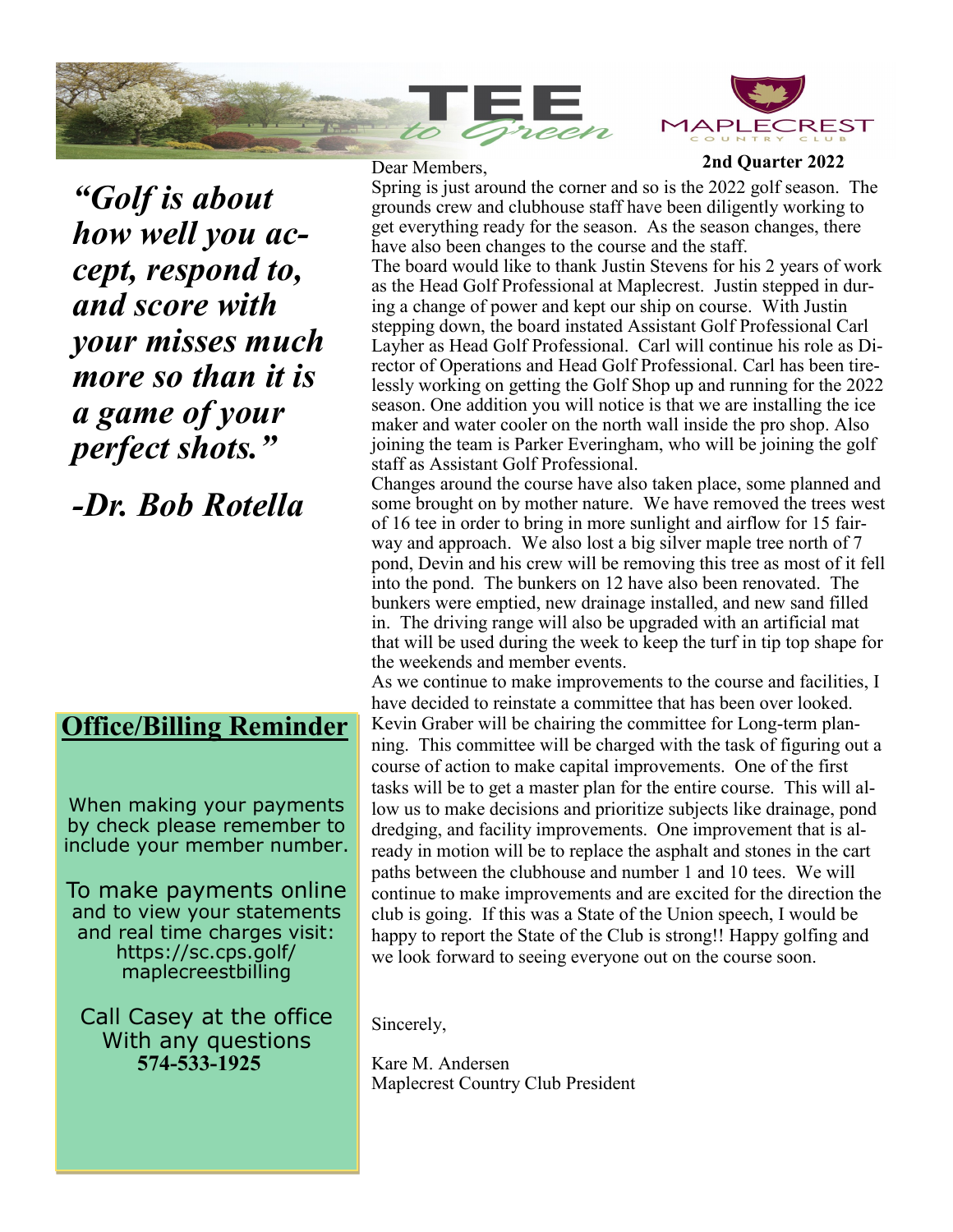#### *Office Hours*

**Monday - Friday** 9am - 2pm

**Saturday-Sunday** Closed

#### *Bunker Room*

 **Monday** 4pm - Close/Last Call

> **Tuesday** 11am - 4pm Lunch

**Wednesday** 11am - 9pm Lunch & Dinner

> **Thursday Closed**

**Friday** 11am - 9pm Lunch & Dinner

> **Saturday** Closed

**Sunday** 8am - 2pm **\*\*Hours will change with the seasons\*\***

**Social Events** *Trivia Night*

*April 1st April 15th April 17th April 29th April 30th*

*"Point & Click" Easter Brunch "Mike & Donnie" Spring Movie Night*

*May 8th May 13th Mother's Day Brunch "Point & Click*

# *PICKLEBALL*

Pickleball will be rocking and rolling as soon as the weather breaks. Pay attention to the app, email, and social media for updates. We have paddles for sale in the Golf Shop at a reasonable price for anyone looking. We will also have paddles for "borrow" for those just getting started who want to try it out. "Pickleballs" will be available for play as well.

Please bear with us as we get going in the infancy stages of this great sport. Participation will have a lot to do with the direction things go. New nets are in and lines will be painted when the weather allows. If you have any major questions at this point please contact our Pickleball advocate Mark George via email at elkhartpickleball@gmail.com.

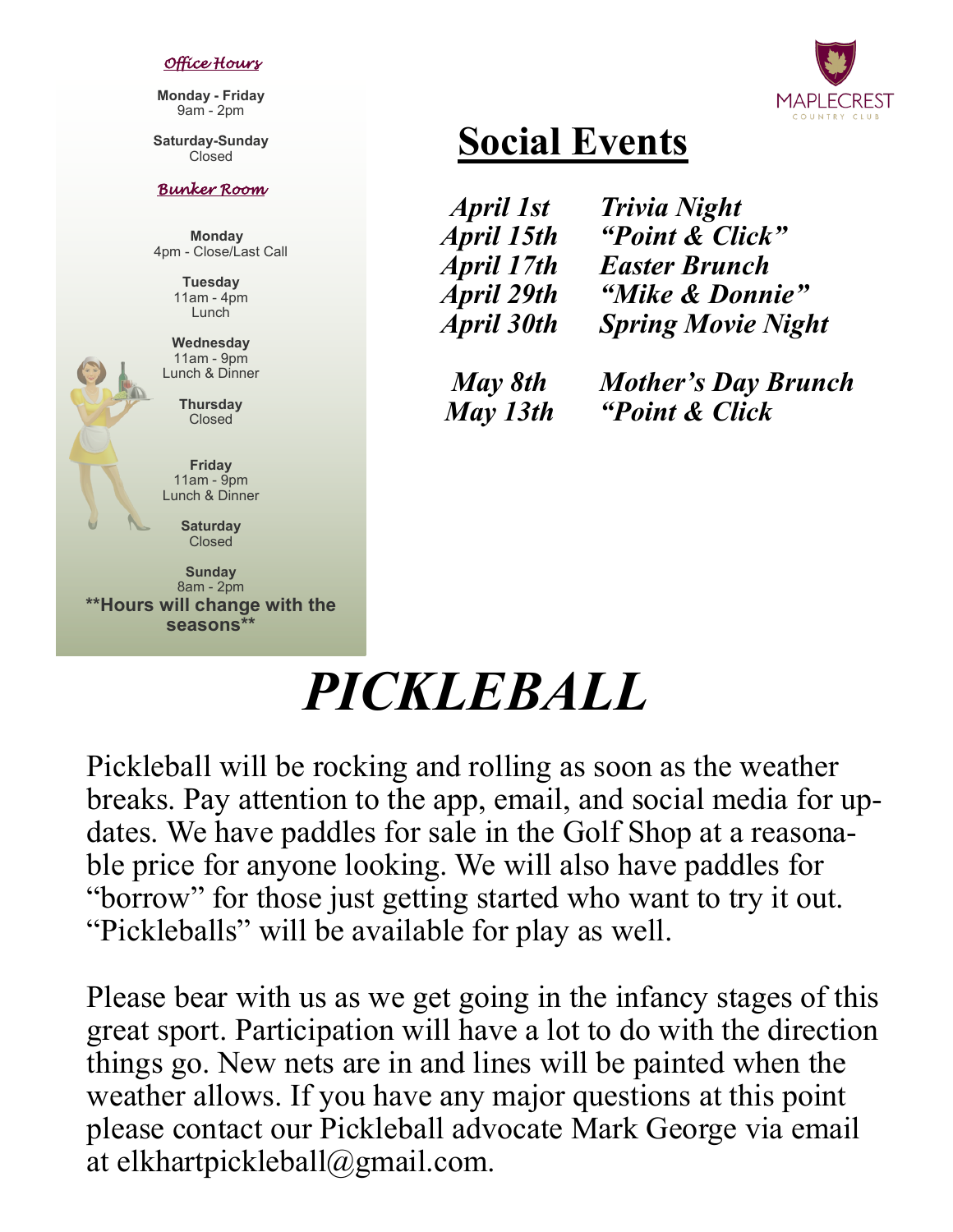# **Golf News**

I'd like to say Spring has sprung but it doesn't quite feel like it as I write this. Regardless the weather doesn't take away from the excitement and honor I have to start this 2022 season as your Head Golf Professional. As I've said to many I can't thank Justin enough for giving me an opportunity to join him in gaining momentum for MCC over the last couple of years. It is my hope, goal, and plan to take the opportunity that I have been given and use it to push the Club to even greater heights with the help of all of those around me.

Speaking of help if you get time as we open up over the next few weeks stop in the Golf Shop and say hi to Parker Everingham. As Mr. Andersen had mentioned we are delighted and fortunate to have Parker with us as our Assistant Golf Professional. The Club will lean on him heavily as we continue to try to improve.

As the season starts to get going you will see Merchandise start to trickle in the Golf Shop. After viewing the survey results I feel like I can get a good start on purchasing merchandise for the Shop that you will appreciate and can take advantage of (thank you to all who filled it out). I can't stress to you enough that if you don't see something that you may want or we don't have something in your size to please speak up and give us a chance to serve you before looking elsewhere. We will exhaust all resources to be able to find you what your looking for. We will continue to keep you up to date as new merch arrives...please be sure to follow us on Facebook and Instagram as we will have pictures and Sales for everyone to take advantage of! (To follow type "Maplecrest Country Club" in the search bar for either platform and the Club will come up, click on it and then click follow. If you have issues contact the Golf Shop staff and we will get you squared away.)

The 2022 MCC Golf Booklet is going to print on April 1st, be on the look out for updates as they will be available for all members who would like one in the Golf Shop. As will last season the booklet will cover all things golf here at MCC!

Let's have a great 2022 season everyone!

Carl

**Upcoming Golf Dates to Remember** April 9th/10th Masters Pro-AM April 11th MNL Meeting April 12th TNWL Meeting April 30th 4 Person 2 Best Ball

May 12th CAPS May 15th Double Pin Scramble May 18th Ping Demo Day May 19th Ribbon of Hope May 20th TaylorMade Demo Day May 21st Cobra Demo Day May 27th Couples Night #1 May 28th/29th Buddy Tournament



*Kitchen Hours* 

**Monday** 4pm - 8pm **Tuesday** 11am - 4pm **Wednesday** 11am - 9pm **Thursday** Closed **Friday** 11am - 9pm **Saturday** Closed **Sunday** 8am - 2pm **\*Will change with season\*** *Golf Shop Hours* 

> **Monday** 2pm-Dusk **Tuesday** 8am-Dusk **Wednesday** 8am - Dusk **Thursday** 8am-Dusk **Friday** 8am - Dusk **Saturday**  7am-Dusk **Sunday** 7am-Dusk **\*Hours begin in Season 5/1\***